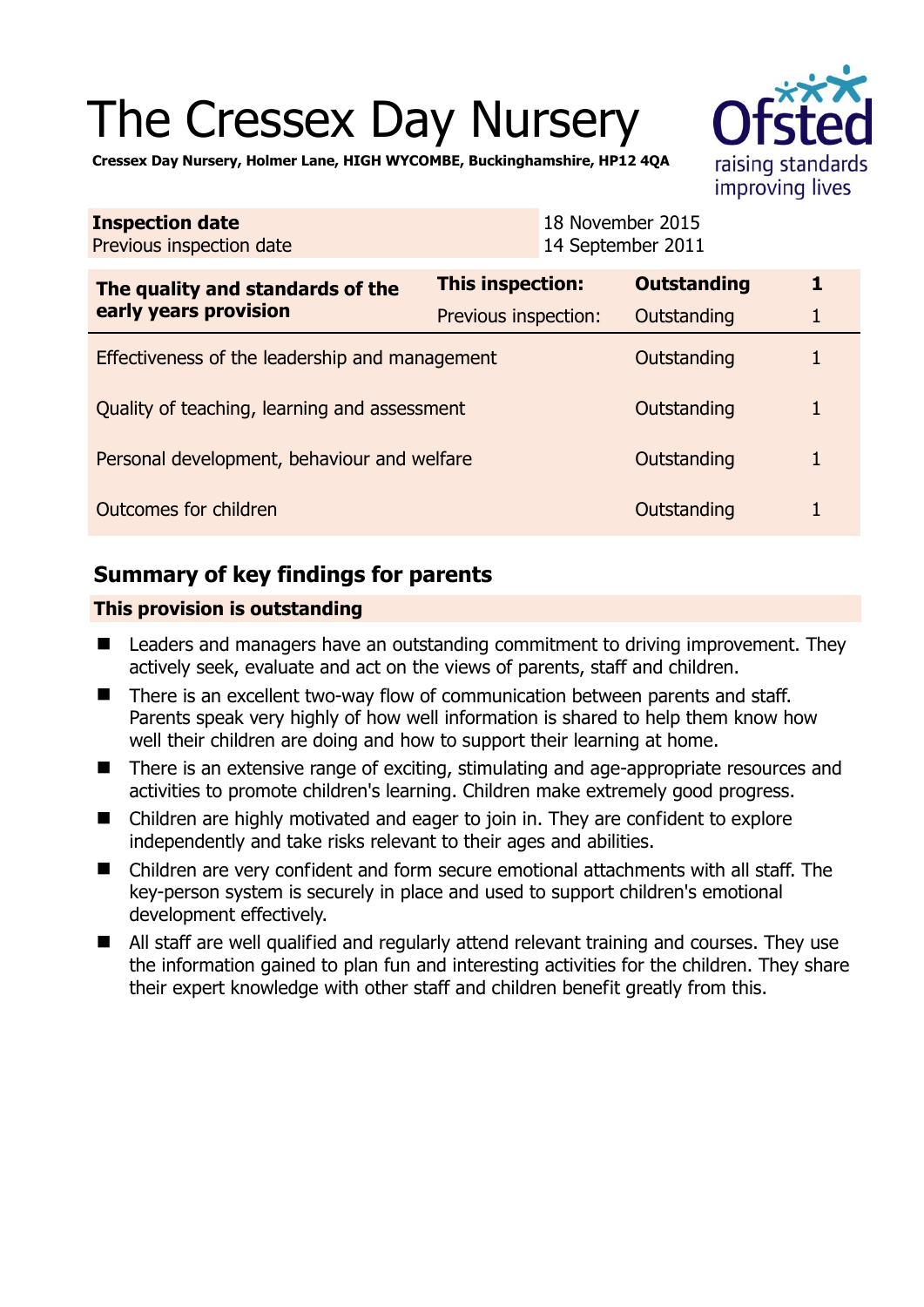# **What the setting needs to do to improve further**

## **To further improve the quality of the early years provision the provider should:**

■ increase everyday opportunities for children to learn even more about the benefits of eating healthy food.

## **Inspection activities**

- The inspector spoke to the managers and other staff at appropriate times throughout the inspection.
- The inspector engaged with the children at appropriate times during the inspection.
- $\blacksquare$  The inspector observed children's play, as well as their snack, lunch and hygiene routines.
- The inspector engaged in a joint observation with the manager.
- The inspector sampled various documents, including risk assessments, the selfevaluation form, and a range of policies and procedures.

## **Inspector**

Lauren Ferreira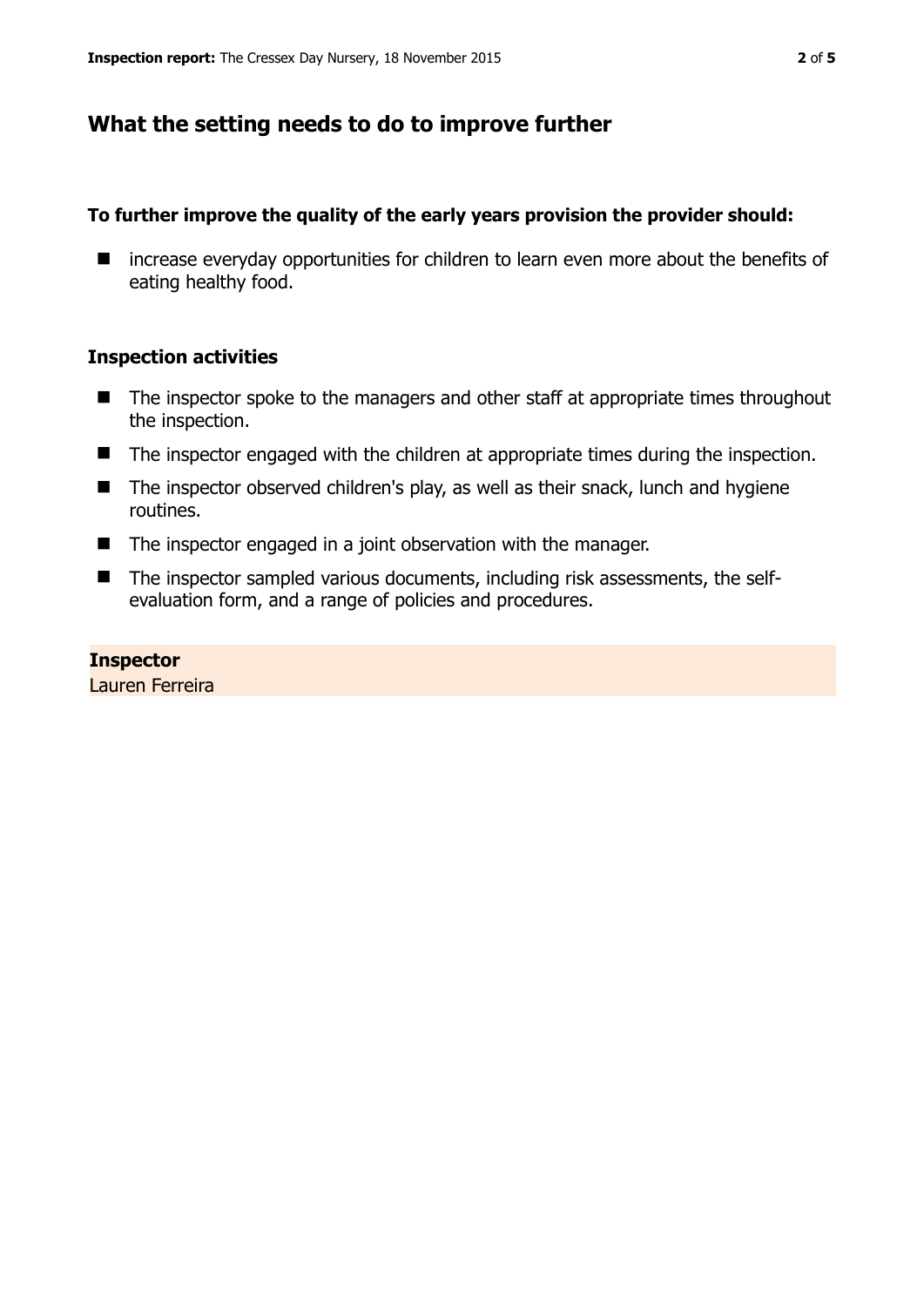## **Inspection findings**

## **Effectiveness of the leadership and management is outstanding**

Leadership and management are excellent. Managers use highly effective strategies to monitor staff practice. They develop ongoing action plans to evaluate the service they provide. They strive for excellence in all they do. Safeguarding is effective. All staff have an in-depth knowledge and understanding of keeping children safe and identifying signs that may cause them concern. They clearly understand the required procedures to follow should they have any concerns about a child's welfare. Staff work highly effectively in partnership with parents, grandparents and other professionals to meet children's needs. They have very close links with the local children's centre to provide additional information and support to families.

## **Quality of teaching, learning and assessment is outstanding**

Staff and leaders are highly effective in monitoring children's development. Their assessments are accurate and they focus sharply on helping children to develop the skills needed for their future learning and their move to school. Staff have an excellent knowledge and understanding of how to plan effectively for children's differing needs and abilities. They quickly identify gaps in development and put in place excellent support strategies to close the gaps and promote learning. Children who learn English as an additional language are supported extremely well. Staff work in close partnership with parents to support children with additional needs and make excellent use of specific resources to encourage children's development. Staff have high expectations of all children and they expertly question children to promote their thinking skills. Children are confident and highly effective in communicating their feelings, wants and needs.

## **Personal development, behaviour and welfare are outstanding**

Children are exceptionally well behaved. Staff are excellent role models and positively promote good manners, sharing and being kind at all times. Children learn to celebrate and respect each other's differences; for example, they thoroughly enjoy engaging in activities that celebrate festivals of different cultures and faiths. Children follow excellent hygiene routines and are given nutritious meals and drinks. There are slightly fewer opportunities for them to learn about the importance of eating healthy food. Children are happy and settled. Staff share kind and caring relationships with the children. They actively ensure that the environment is safe and secure at all times. They conduct regular and effective risk assessments as part of keeping children safe.

## **Outcomes for children are outstanding**

All children make consistently high rates of progress in relation to their starting points. They are extremely well supported as they move between rooms, or to other settings. They are exceptionally well prepared for school and future learning.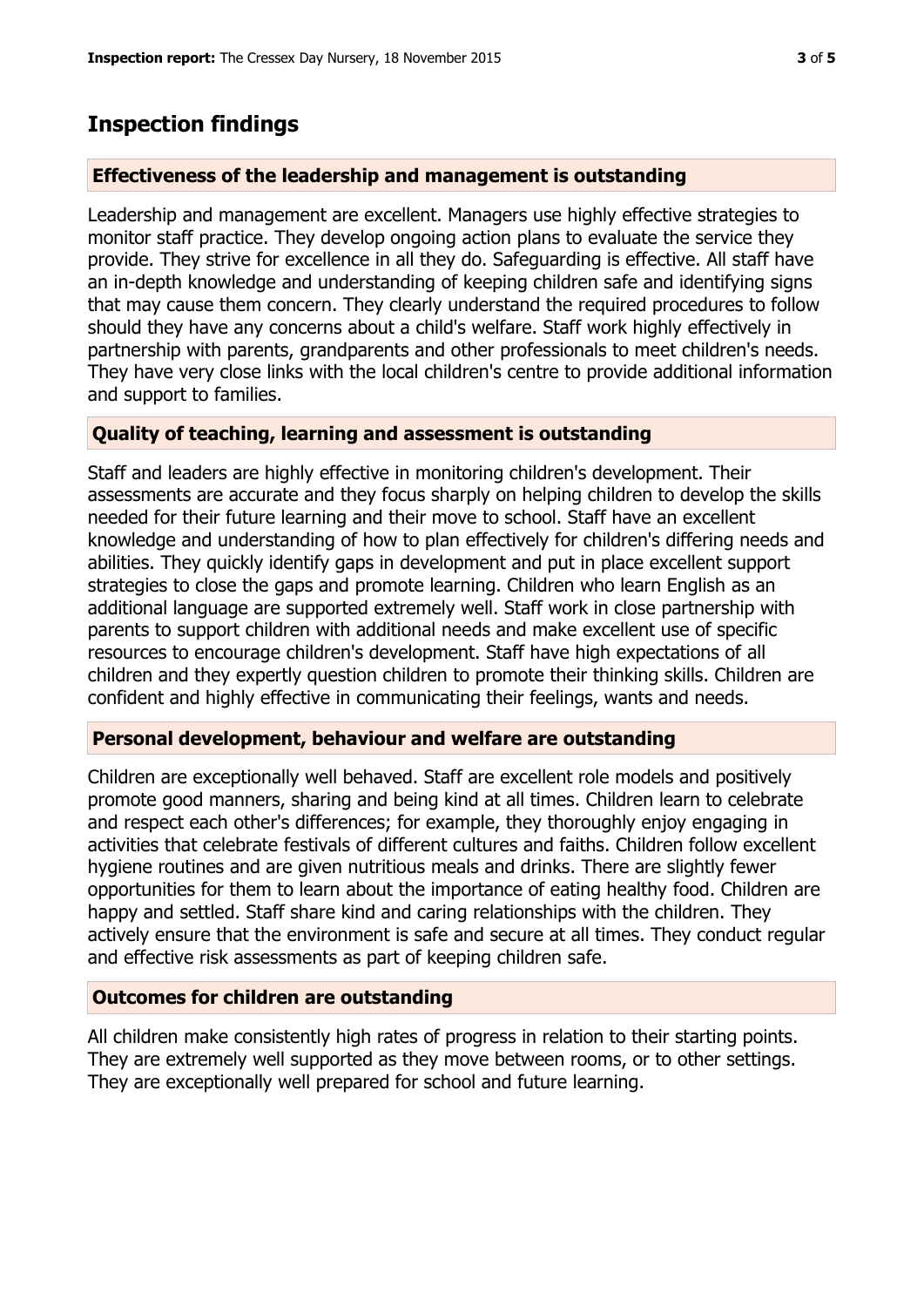# **Setting details**

| Unique reference number            | EY422624                           |  |
|------------------------------------|------------------------------------|--|
| <b>Local authority</b>             | <b>Buckinghamshire</b>             |  |
| <b>Inspection number</b>           | 822711                             |  |
| <b>Type of provision</b>           | Full-time provision                |  |
| Day care type                      | Childcare - Non-Domestic           |  |
| <b>Age range of children</b>       | $0 - 4$                            |  |
| <b>Total number of places</b>      | 54                                 |  |
| Number of children on roll         | 100                                |  |
| <b>Name of provider</b>            | <b>Cressex Day Nursery Limited</b> |  |
| <b>Date of previous inspection</b> | 14 September 2011                  |  |
| <b>Telephone number</b>            | 01494474844                        |  |

The Cressex Day Nursery registered in 2011. It is situated in the grounds of Cressex Community School, High Wycombe, Buckinghamshire. The nursery offers care Monday to Friday, from 8am to 6pm, for 51 weeks of the year. This excludes bank holidays. The provider receives government funding for the provision of free early education for children aged two, three and four years. The provider employs 26 members of staff. The three managers and 18 members of staff hold appropriate early years qualifications ranging from level 2 to level 7.

This inspection was carried out by Ofsted under sections 49 and 50 of the Childcare Act 2006 on the quality and standards of provision that is registered on the Early Years Register. The registered person must ensure that this provision complies with the statutory framework for children's learning, development and care, known as the Early Years Foundation Stage.

Any complaints about the inspection or the report should be made following the procedures set out in the guidance 'Complaints procedure: raising concerns and making complaints about Ofsted', which is available from Ofsted's website: www.gov.uk/government/organisations/ofsted. If you would like Ofsted to send you a copy of the guidance, please telephone 0300 123 4234, or email enquiries@ofsted.gov.uk.